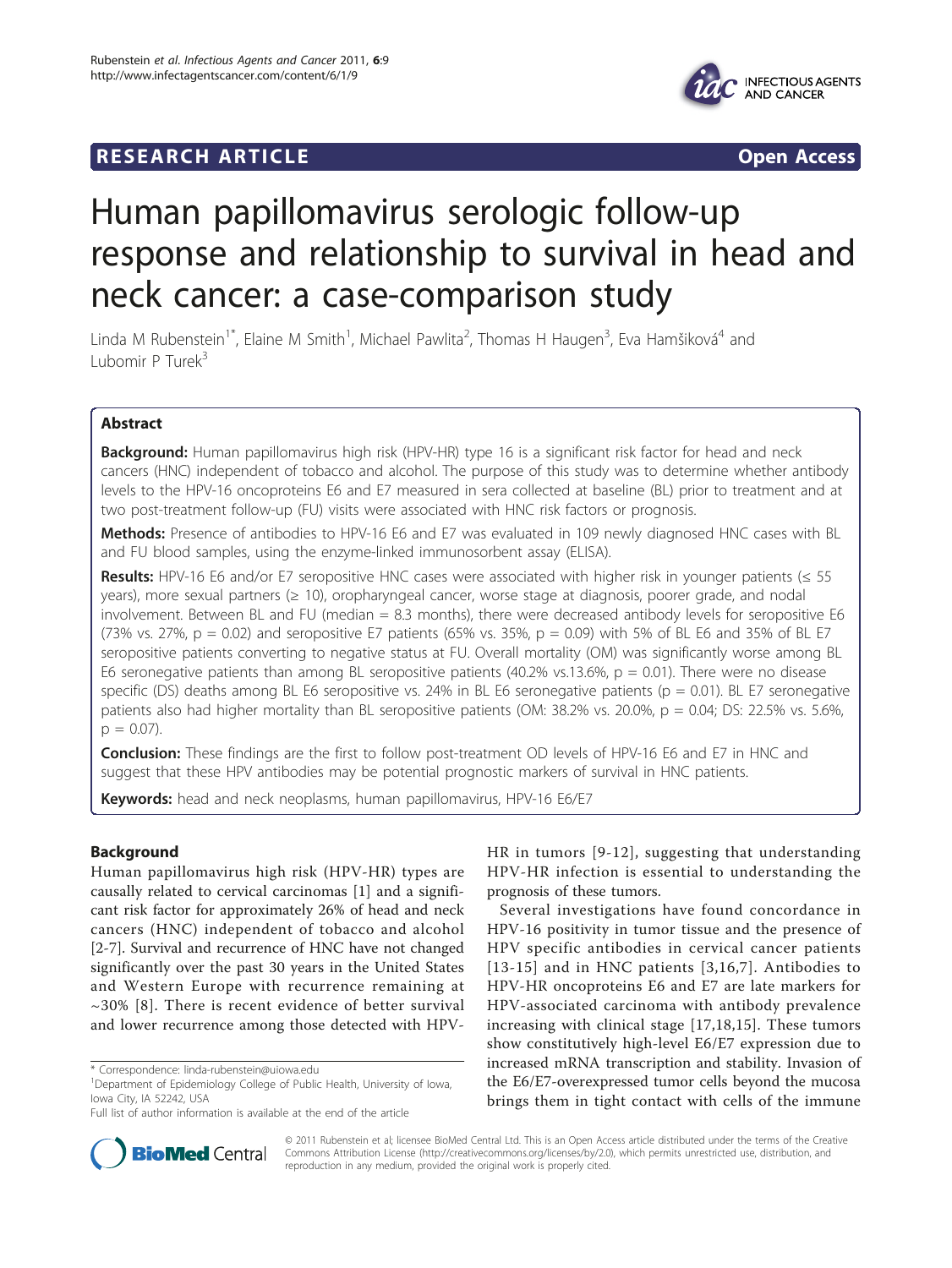system and thus may lead to enhanced antigenic presentation and the induction of E6/E7 antibodies.

Several studies of cervical cancer have shown an association between decreased antibody level during pre-/ post-treatment follow-up and better prognosis [[19,](#page-8-0)[13](#page-7-0),[14](#page-7-0)]. The purpose of this study was to examine changes in and impact of HPV antibody levels in HNC patients at baseline before treatment and at two followup periods after treatment to determine whether they are predictive of clinical outcomes.

#### Materials and methods

#### Patient population and study design

Newly diagnosed, primary HNC cases of the oral cavity (OC), oropharynx (OP), or larynx/hypopharynx (LH) were recruited between 2000-2005 at the University of Iowa Hospitals and Clinics, Department of Otolaryngology. They were administered a University approved Human Subjects Review consent form prior to interview and the study was approved by the institutional review boards at both the University of Iowa Hospitals and Clinics and the Iowa City Veterans Affairs Medical Center. All OC, OP, and LH sites as defined by the American Joint Commission on Cancer [[20\]](#page-8-0), excluding nasopharynx, were included. All histologies were included and subsequently combined because there were no significant differences in results between cases with squamous cell carcinoma (SCC,  $N = 102$ ) and other histologic types  $(n = 7)$ : 1 adenocarcinoma, 1 adenoid cystic carcinoma, 3 mucoepidermoid carcinoma, and 2 verrucous carcinomas. Cases included in this study  $(N =$ 109) had an initial baseline (BL) while 108 patients had a first follow-up (FU1) and 69 patients had a second follow-up (FU2) with blood samples available for evaluation of anti-HPV antibodies over a 3-24 month period.

Participants completed a risk factor questionnaire with information about demographics, sexual practices, tobacco and alcohol use, medical history, and history of HPV-related diseases and oral lesions. A medical form was completed using clinical medical records, supplemented by additional questions to the patient. Data included prior cancer history, cancer site, and treatments.

### Laboratory methods, serological assays, HPV detection and typing

The procedures performed on these clinical samples have been described previously [[16](#page-8-0)]. Presence of IgG antibodies to antigens derived from HPV-specific proteins was evaluated using the enzyme-linked immunosorbent assay (ELISA) and have been described elsewhere [\[21](#page-8-0)]. Optical densities (OD) were recalculated into OD ratios dividing by the respective cutoff value. An OD ratio above 1.0 was considered positive. Changes in OD values between BL and FU were determined by comparing the last titration dilution from each visit before the OD ratio reached 1.0, the HPV detection cut off. DNA was extracted from deparaffinized tumor tissue sections with a QIAGEN DNA Tissue Kit (QIA-GEN, Valencia, CA) and is described in more detail elsewhere [[22\]](#page-8-0). All tumor tissue tested positive for the b-globin and PCR amplification of the cellular DNA verified adequate DNA [[23](#page-8-0)]. DNA was PCR-amplified with MY09 and MY11 primers to detect HPV [[24](#page-8-0)]. An aliquot of the PCR product of each HPV-negative specimen was hybridized by the dot blot method with  $32P$ labeled probes for detection of HPV DNA. Positive samples underwent hemi-nested PCR-amplification with MY09 and GP5+ primers [[25](#page-8-0)]. DNA sequencing (Applied Biosystems-PE, Foster City, CA) was used to identify HPV types in comparison with GenBank sequences using the BLAST program [[26\]](#page-8-0).

#### Statistical methods

The Wilcoxon rank sum test and a median test were used to compare quantitative variables between groups of patients. The chi-square or Fisher's exact test was used to compare categorical variables. Multiple logistic regression models [[27](#page-8-0)], adjusting for continuous age, pack years and drinks per week, were used to estimate the odds ratios (ORs) and 95% confidence intervals (CI) for the association of baseline serology status with HNC risk factors and clinical characteristics of the tumors. For some variables with zero cells, ORs and CIs were generated with logit methods, adding 0.5 to zero cells and adjusting for categorical age ( $\leq$  55 years vs. > 55 years), pack years (never,  $\leq$  30,  $>$  30), and drinks per week (never,  $\leq$  21,  $>$  21).

Each HPV serology test was evaluated at baseline (BL), defined as the time of diagnosis prior to any treatment, FU1 ( $n = 108$ , mean time to first follow-up = 7.0 months), FU2 ( $n = 69$ , mean time to second follow-up = 11.7 months), and FU ( $n = 109$ , mean time to the final follow-up (FU1 or FU2) =  $10.1$  months). Survival curves were generated using Kaplan-Meier methods, while Cox regression models were used to generate hazard ratios (HR) and 95% confidence intervals (CI), adjusted for continuous age and stage of disease (III/IV vs. I/II). Additional adjustment variables such as nodal involvement, tumor site, and grade could not be added to models because of the high correlation among these variables and with disease stage. Gender, pack-years and drinks per week were not associated with survival or recurrence and thus were not included in the models. All model variables met the proportion hazards assumption except for a disease specific model with E6 status because there were no deaths among the E6 seropositive patients. All reported p-values were two-sided, except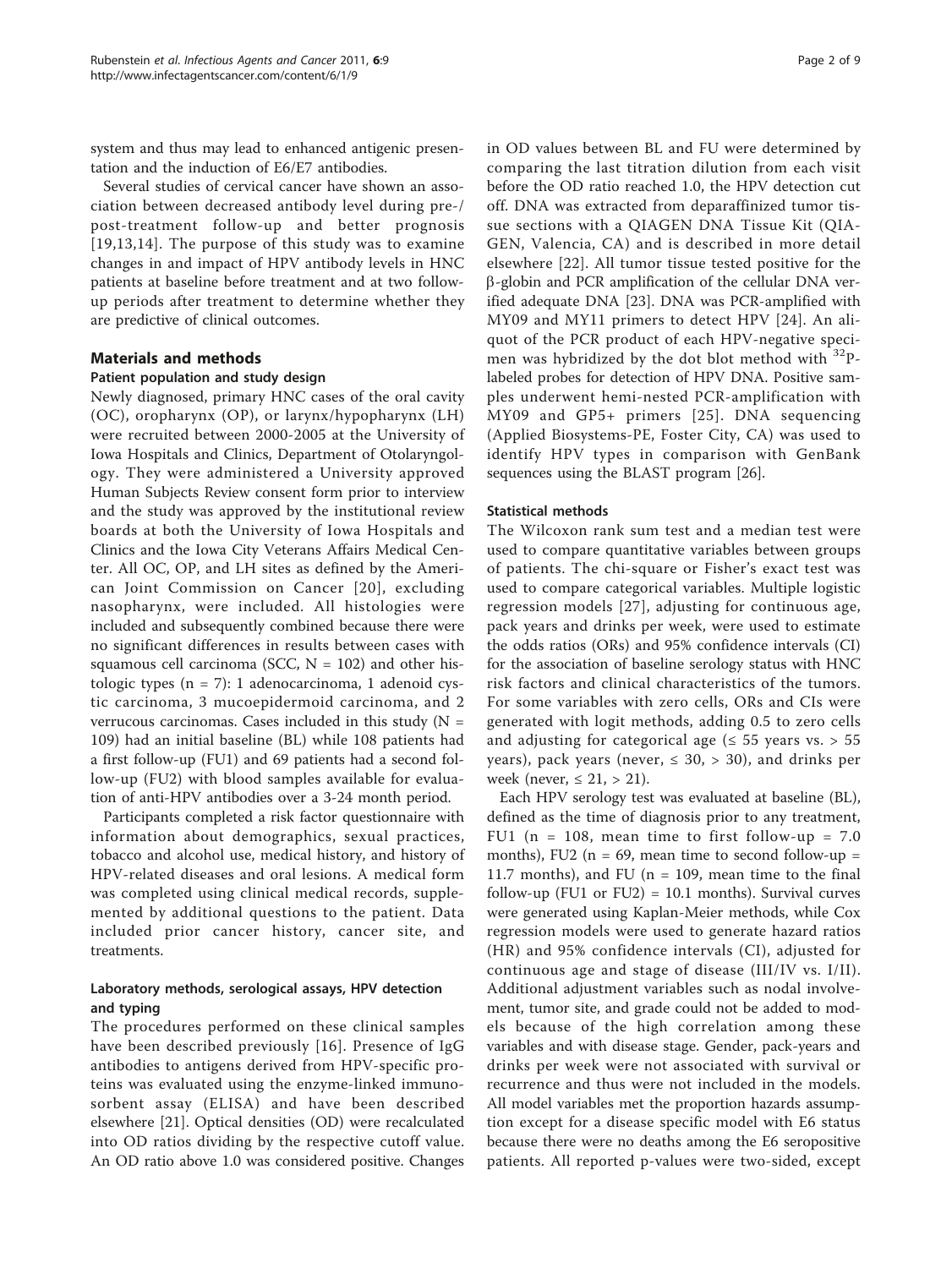where noted. One-sided p-values were based on hypotheses that the alternatives to a null finding would be decreased OD values (results supported by published cervical cancer research) [\[19](#page-8-0),[13,14](#page-7-0)]. Statistical analyses were performed using SAS version 9.2 [[28\]](#page-8-0).

#### Results

#### Patient characteristics, risk factors, and anti-HPV antibody response at baseline

Table [1](#page-3-0) shows differences in patient risk factors and histopathologic characteristics by BL HPV serology status. Among the 109 cases, the majority was male (61%) and the average age was 59 years (range: 23-90 years). The overall antibody prevalence of HPV-16 E6 was 20%, HPV-16 E7 18%, and E6 and/or E7 24%. HPV-HR DNA (28 HPV-16 and 2 HPV-33)was detected in 28% of HNC tumors and the prevalence was significantly higher in the OP compared to the OC, 70% versus  $15\%$  (p < 0.0001). There were no HPV-HR tumors in the LH.

Males, those  $\leq 55$  of age and patients with  $\geq 10$  lifetime sexual partners were more likely to be E6, E7, or E6 and/or E7 seropositive. HNC patients with  $> 0 / \leq 30$ pack years had significantly higher ORs for seropositivity compared to never users, whereas patients who reported heavier alcohol drinking (> 21 drinks/week) had elevated ORs compared to never drinkers. OP tumors were associated with significantly elevated risks among those who were seropositive to BL E6, E7 and E6 and/or E7 when compared to OC or LH tumors. Stages III/IV vs. I/II, poorly or undifferentiated vs. moderate well differentiated tumors, and nodal involvement (yes vs. no) also were associated with elevated levels of BL E6 or E7 antibodies. Compared to HPV DNA negative tumor cases, HPV-HR tumor cases showed significantly higher risks for each HPV-16 specific BL E6 or E7 antibody. Of the 21 patients with HPV-HR tumors that were BL E6 and/ or E7 seropositive, 20 tumors were HPV-16 and one was HPV-33. One HPV-33 DNA tumor positive case was BL E6 and/or E7 seronegative and 5 HPV DNA negative patients were BL seropositive.

Table [2](#page-4-0) exhibits BL median HPV antibody OD ratios for risk factors and tumor characteristics at baseline among patients who were BL E6 or E7 seropositive. For each antibody group, there were no significant differences in median OD ratios by age and gender, although males displayed higher medians compared to females. There were non-significant higher median values for patients with three or more lifetime sexual partners versus 0-2 partners. There were no differences between never users and users of tobacco or alcohol within each E6 and E7 group or within E6 and/or E7.

The median HPV OD ratio for BL E6 and/or E7 antibodies (table [2](#page-4-0)) was elevated in the OP compared to the OC (5.9 vs. 4.2,  $p = 0.10$ ). Compared to earlier stage disease, patients in stages III/IV had elevated medians within E6 and within E7 and had significantly higher medians for E6 and/or E7 (5.8 vs. 1.3,  $p = 0.008$ ). Compared to patients with tumor size T1-T2, those with T3- T4 tumors had significantly higher OD medians for E6 antibodies (6.8 vs. 4.9  $p = 0.05$ ), but medians were similar for E7 antibodies and for the E6 and/or E7 group. There were no median OD differences by grade for E6, E7 and the E6 and/or E7 antibodies. The median OD in patients with nodal involvement compared to those without nodal involvement was elevated within E6 and within E7 and was significantly higher for E6 and/or E7  $(5.8 \text{ vs. } 2.1, \text{ p} = 0.04).$ 

#### HPV antibody response at follow-up

Table [3](#page-5-0) displays changes in the HPV OD ratios between BL and FU1, FU2 and final FU among patients seropositive at BL. Not all patients had a second FU ( $n = 40$ ). At the last FU, over 72% of seropositive patients had a decrease in the anti-E6 ratio ( $p = 0.02$ ) and 65% decreased in the anti-E7 ratio ( $p = 0.09$ ). Although a majority of patients displayed a decreased OD ratio at the last FU, only 5% of E6 positive patient had converted from seropositive to seronegative (data not shown), while 35% of E7 positive patients had converted from seropositive to seronegative (Kappas for agreement = 0.8-0.97). The two seronegative patients who displayed a conversion to seropositivity between BL and FU1 were seronegative at FU2 (OD ratios:  $BL = 0.46$ , FU1 = 1.1,  $FU2 = 0.74$  and  $BL = 0.54$ ,  $FU1 = 2.0$ ,  $FU2 = 0.46$ ).

The independent effects of treatment and E6/E7 antibody levels could not be assessed because treatment, tumor site, and seropositive status were highly correlated with one another. Treatment was significantly different by tumor site  $(p < 0.0001$ , data not shown). Over 95% of OC cases and 89% of LH cases had surgery, while only 33% of OP cases did. Chemotherapy was administered in 59% of OP patients, 1% of OC cases, and no LH cancer patients. In contrast, 89% of OP tumors had radiation compared to 47% of OC and 44% of LH tumors. However, 77% of the seropositive patients also had OP tumors, while only 15% of OC and 8% of LH tumors were seropositive.

Approximately 86% of all seropositive BL E6 patients and 85% of BL E7 had radiation therapy. Among all BL E6 seropositive patients whose OD ratio decreased, 94% had radiation therapy alone or with surgery and/or chemotherapy, whereas only 67% of patients with no changes in OD values had similar treatment regimens (p = 0.17, data not shown). Among all HPV seropositive BL E7 patients, 85% of those who decreased and 85% of those with no change, had radiation therapy. There was no association between those who decreased and those whose OD ratios remained unchanged among patients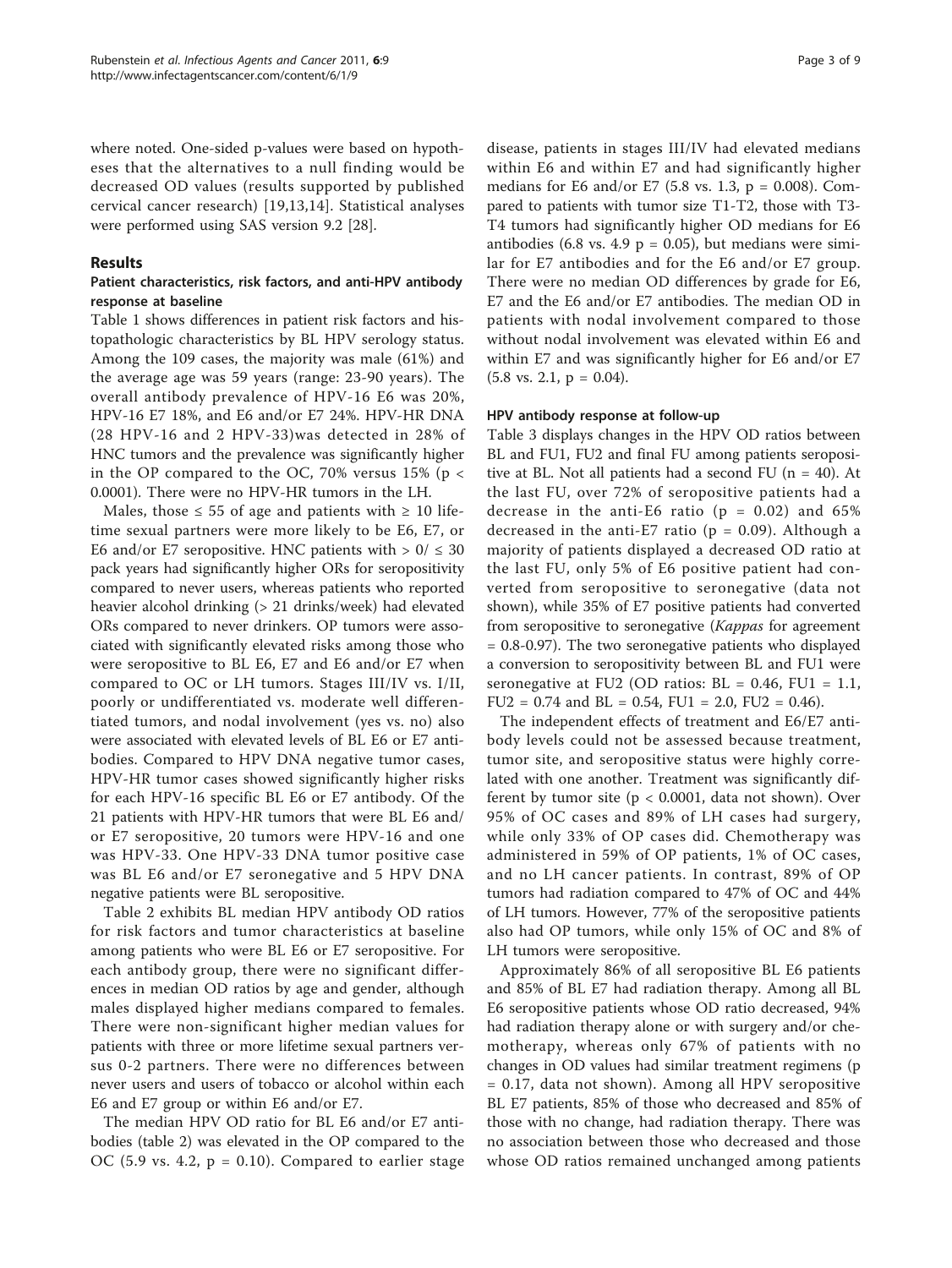| <b>Characteristics</b>        | HPV-16 E6 <sup>2</sup> |                         | Adjusted OR <sup>5</sup>   | HPV-16 $E73$      |                          | Adjusted<br>OR <sup>5</sup> | HPV-16 E6 and/or $E74$ |                          | Adjusted<br>OR <sup>5</sup> |
|-------------------------------|------------------------|-------------------------|----------------------------|-------------------|--------------------------|-----------------------------|------------------------|--------------------------|-----------------------------|
|                               | Positive n<br>(%)      | <b>Negative</b><br>n(%) |                            | Positive n<br>(%) | <b>Negative</b><br>n (%) |                             | Positive n<br>(%)      | <b>Negative</b><br>n (%) |                             |
| Gender                        |                        |                         |                            |                   |                          |                             |                        |                          |                             |
| Male                          | 15 (68.2)              | 52 (59.8)               | $3.0(0.9-9.4)$             | 15 (75.0)         | 52 (58.4)                | $3.4(1.01 -$<br>11.5)       | 17(65.4)               | 50 (60.2)                | $1.9(0.7-5.2)$              |
| Female                        | 7(31.8)                | 35 (40.2)               | 1.0                        | 5(25.0)           | 37 (41.6)                | 1.0                         | 9(34.6)                | 33 (39.8)                | 1.0                         |
| Age Group                     |                        |                         |                            |                   |                          |                             |                        |                          |                             |
| $\leq$ 55 years               | 14 (63.6)              | 30 (34.5)               | $2.7(0.96 - 7.7)$          | 12 (60.0)         | 32 (36.0)                | $2.7(0.9-7.6)$              | 15(57.7)               | 29 (34.9)                | 2.5 (0.97-6.6)              |
| $> 55$ years                  | 8(36.4)                | 57 (65.5)               | 1.0                        | 8(40.0)           | 57 (64.0)                | 1.0                         | 11(42.3)               | 54 (65.1)                | 1.0                         |
| Number of Partners            |                        |                         |                            |                   |                          |                             |                        |                          |                             |
| $0 - 2$                       | 7(33.3)                | 35 (43.7)               | 1.0                        | 6(33.3)           | 36 (43.4)                | 1.0                         | 9(37.5)                | 33 (42.9)                | 1.0                         |
| $3-9$                         | 5(23.8)                | 23 (28.8)               | $1.4(0.4-5.7)$             | 4(22.2)           | 24 (28.9)                | $1.3(0.3-5.6)$              | 5(20.8)                | 23 (29.9)                | $1.0 (0.3 - 3.6)$           |
| $\geq 10$                     | 9(42.9)                | 22 (27.5)               | $6.9(1.5-33.2)$            | 8(44.4)           | 23 (27.7)                | $5.6(1.2-26.5)$             | 10(41.7)               | 21 (27.3)                | $4.5(1.1-18.6)$             |
| Pack years                    |                        |                         |                            |                   |                          |                             |                        |                          |                             |
| Never                         | 6(27.3)                | 23 (26.4)               | 1.0                        | 4(20.0)           | 25 (28.1)                | 1.0                         | 6(23.1)                | 23 (27.7)                | 1.0                         |
| $\leq 30$                     | 12 (54.5)              | 14(16.1)                | $4.0(1.1-14.1)$            | 10(50.0)          | 16 (18.0)                | $4.6(1.2-18.3)$             | 12 (46.2)              | 14 (16.9)                | $4.1(1.2-14.3)$             |
| > 30                          | 4(18.2)                | 50 (57.5)               | $0.4(0.1-1.8)$             | 6(30.0)           | 48 (53.9)                | $1.1(0.2-4.7)$              | 8(30.8)                | 46 (55.4)                | $1.0(0.3-3.5)$              |
| Drinks per Week               |                        |                         |                            |                   |                          |                             |                        |                          |                             |
| Never                         | 6(27.3)                | 28 (32.2)               | 1.0                        | 5(25.0)           | 29 (32.6)                | 1.0                         | 7(26.9)                | 27 (32.5)                | 1.0                         |
| $\leq$ 21                     | 10(45.5)               | 34 (39.1)               | $2.0(0.6-6.6)$             | 9(45.0)           | 35 (39.3)                | $1.8(0.5-6.1)$              | 12 (46.2)              | 32 (38.6)                | $1.7(0.6-5.2)$              |
| > 21                          | 6(27.3)                | 25 (28.7)               | $3.7(0.8-18.1)$            | 6(30.0)           | 25 (28.1)                | $2.5(0.6-11.3)$             | 7(26.9)                | 24 (28.9)                | $2.0$ (0.5-7.8)             |
| Tumor Site                    |                        |                         |                            |                   |                          |                             |                        |                          |                             |
| Oropharynx                    | 20 (90.9)              | 7(8.1)                  | 51.9<br>$(2.7 - 1007.0)^6$ | 16(80.0)          | 11(12.4)                 | $4.1 (0.5 - 32.6)$          | 20 (76.9)              | 7(8.4)                   | 7.9 (1.04-<br>60.8)         |
| Oral Cavity                   | 2(9.1)                 | 71 (81.6)               | $0.7$ $(0.03-14.9)^6$      | 2(10.0)           | 71 (79.8)                | 0.1<br>$(0.01 - 0.7)^6$     | 4(15.4)                | 69 (83.1)                | 0.2<br>$(0.02 - 1.2)^6$     |
| Larynx<br>\hypopharynx        | 0(0.0)                 | 9(10.3)                 | 1.0                        | 2(10.0)           | 7(7.9)                   | 1.0                         | 2(7.7)                 | 7(8.4)                   | 1.0                         |
| Oropharynx vs. Oral<br>Cavity |                        |                         | 19.7 $(5.3 - 73.9)^7$      |                   |                          | 10.1<br>$(2.9 - 35.8)^7$    |                        |                          | 24.2<br>$(1.5 - 384.0)^7$   |
| Stage                         |                        |                         |                            |                   |                          |                             |                        |                          |                             |
| $\vert/\vert\vert$            | 2(9.1)                 | 38 (43.7)               | 1.0                        | 1(5.0)            | 39 (43.8)                | 1.0                         | 3(11.5)                | 37 (44.6)                | 1.0                         |
| III/IV                        | 20 (90.9)              | 49 (56.3)               | 23.7 (4.2-133.6)           | 19 (95.0)         | 50 (56.2)                | 26.2<br>$(3.1 - 221.8)$     | 23 (88.5)              | 46 (55.4)                | 11.3<br>$(2.8 - 45.8)$      |
| Tumor Size                    |                        |                         |                            |                   |                          |                             |                        |                          |                             |
| $TO-T2$                       | 18 (81.8)              | 45 (52.9)               | 1.0                        | 13 (65.0)         | 50 (57.5)                | 1.0                         | 19 (73.1)              | 44 (54.3)                | 1.0                         |
| T3-T4                         | 4(18.2)                | 40 (47.1)               | $0.3$ $(0.1 - 1.04)$       | 7(35.0)           | 37 (42.5)                | $0.9(0.3-2.6)$              | 7(26.9)                | 37 (45.7)                | $0.5$ $(0.2-1.4)$           |
| Grade                         |                        |                         |                            |                   |                          |                             |                        |                          |                             |
| Poor/<br>Undifferentiated     | 11(50.0)               | 14(16.1)                | $5.5(1.8-17.1)$            | 9(45.0)           | 16(18.0)                 | $3.7(1.3-11.1)$             | 12 (46.2)              | 13 (15.7)                | $4.8$ $(1.7-13.7)$          |
| Well/Moderate                 | 11 (50.0)              | 73 (83.9)               | 1.0                        | 11(55.0)          | 73 (82.0)                | $1.0\,$                     | 14 (53.8)              | 70 (84.3)                | 1.0                         |
| Nodal Involvement             |                        |                         |                            |                   |                          |                             |                        |                          |                             |
| Yes                           | 20 (90.9)              | 31 (35.6)               | 37.3 (6.8-204.3)           | 17 (85.0)         | 34 (38.2)                | 11.3<br>$(2.8 - 45.1)$      | 21 (80.8)              | 30(36.1)                 | $9.4(2.9-30.0)$             |
| No                            | 2(9.1)                 | 56 (64.4)               | 1.0                        | 3(15.0)           | 55 (61.8)                | 1.0                         | 5(19.2)                | 53 (63.9)                | 1.0                         |
| <b>HPV DNA</b>                |                        |                         |                            |                   |                          |                             |                        |                          |                             |
| High-Risk                     | 20 (90.9)              | 10(11.5)                | 22.0 $(6.2 - 77.2)^7$      | 16 (80.0)         | 14(15.7)                 | 27.8<br>$(7.2 - 107.8)$     | 21 (80.8)              | 9(10.8)                  | 60.1<br>$(13.9 - 259.4)$    |
| Type 16                       | 19 (90.5)              | 9(10.5)                 | 25.1<br>$(6.6,-95.2)$      | 16(80.0)          | 12 (13.9)                | 32.5<br>$(8.2 - 129.6)$     | 20 (80.0)              | 8(9.0)                   | 58.0<br>$(13.7 - 246.3)$    |
| Type 33                       | 1(0.4)                 | 1(1.0)                  | $\mathsf{NE}\xspace$       | 0(0.0)            | 2(1.8)                   | <b>NE</b>                   | 1(0.8)                 | 1(1.8)                   | <b>NE</b>                   |
| Negative                      | 2(9.1)                 | 77 (88.5)               | 1.0                        | 4(20.0)           | 75 (84.3)                | 1.0                         | 5(19.2)                | 74 (89.2)                | 1.0                         |

#### <span id="page-3-0"></span>Table 1 Risk factors and histopathologic characteristics of HNC cases (N = 109)<sup>1</sup> by baseline HPV-16 E6/E7 status

<sup>1</sup>Number of patients; percentages (%) based on available data; <sup>2</sup>Cases seropositive for HPV-16 E6 compared to cases seronegative for HPV-16 E6; <sup>3</sup>Cases<br>seropositive for HPV-16 E7 compared to cases seronegative for HPV-1 for continuous age, continuous pack years, and continuous drinks per week; <sup>6</sup>Unadjusted logit estimator of OR; <sup>7</sup>Logit estimator of OR and 95% Cl., adjusted for categorical age, categorical pack years, and categorical drinks per week.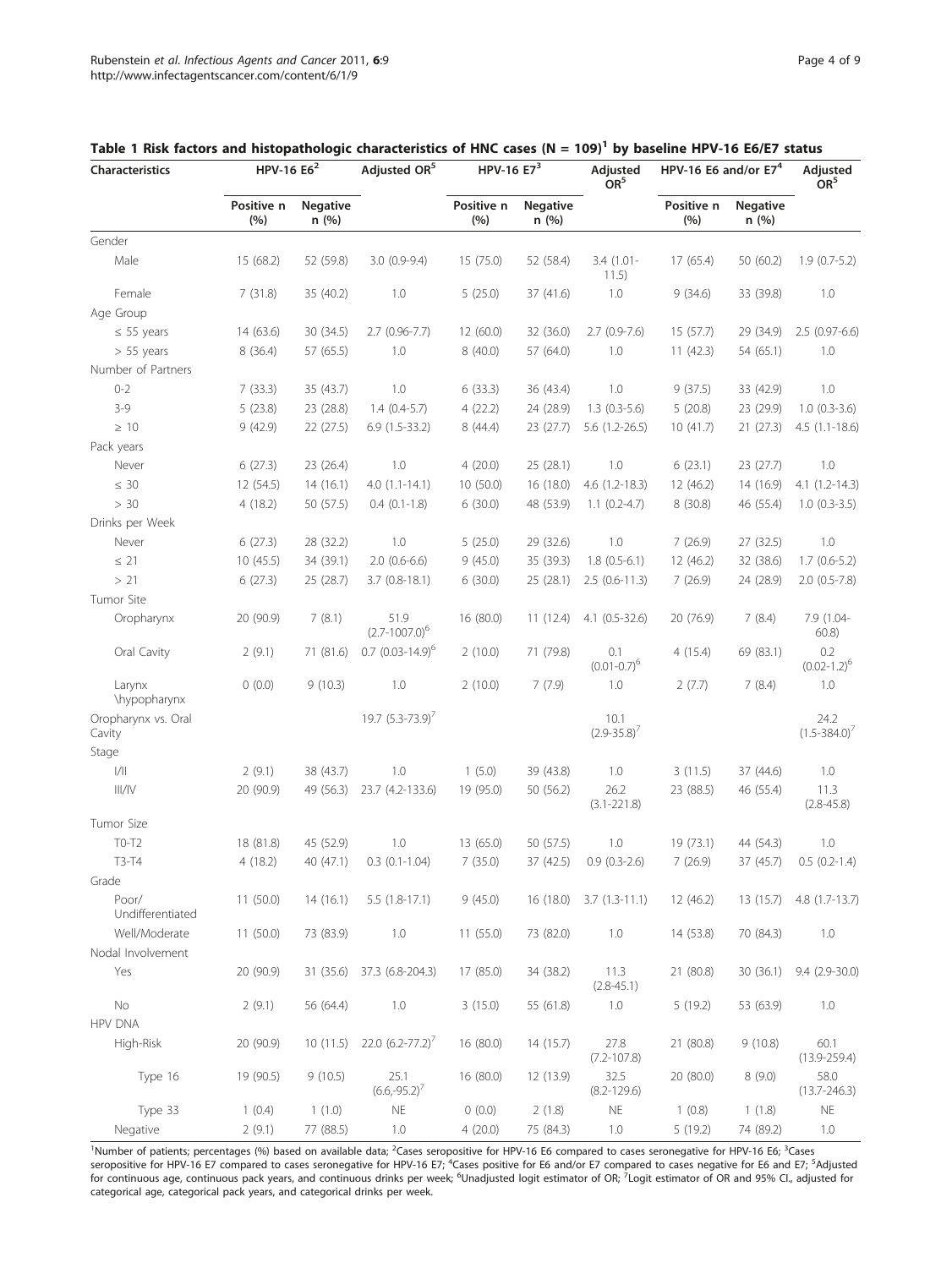| Characteristics       |           | <b>HPV-16 E6</b>      |           | <b>HPV-16 E7</b>     | HPV-16 E6 and/or E7<br>Positive ( $n = 26$ ) |                        |  |
|-----------------------|-----------|-----------------------|-----------|----------------------|----------------------------------------------|------------------------|--|
|                       |           | Positive ( $n = 22$ ) |           | Positive $(n = 20)$  |                                              |                        |  |
|                       | n(%)      | Median (Range)        | n(%)      | Median (Range)       | n(%)                                         | Median (Range)         |  |
| Gender                |           |                       |           |                      |                                              |                        |  |
| Male                  | 15 (22.4) | $5.2$ $(1.8-11.3)$    | 15(22.4)  | $5.5(1.3-37.2)$      | 17(25.4)                                     | $5.9(1.3-37.2)$        |  |
| Female                | 7(16.7)   | $4.7(1.2-5.7)$        | 5(11.9)   | $2.1(1.01-14.7)$     | 9(21.4)                                      | $4.7(1.2-14.7)$        |  |
| Age Group             |           |                       |           |                      |                                              |                        |  |
| $\leq$ 55 years       | 14 (31.8) | $5.3(1.2-10.8)$       | 12(27.3)  | 4.9 (1.01-37.2)      | 15(34.1)                                     | $5.5(4.2-37.2)$        |  |
| $> 55$ years          | 8(12.3)   | $5.0(1.8-11.3)$       | 8(12.3)   | $5.7(1.3-14.7)$      | 11(16.9)                                     | $5.8(1.2-14.7)$        |  |
| Number of Partners    |           |                       |           |                      |                                              |                        |  |
| $0 - 2$               | 7(16.7)   | $4.7(1.2 - 7.3)$      | 6(14.3)   | $1.8(1.01-37.2)$     | 9(21.4)                                      | $4.6(1.2-37.2)$        |  |
| $3 - 9$               | 5(17.9)   | $5.9(1.8-9.0)$        | 4(14.3)   | $4.9$ $(3.8-11.0)$   | 5(17.9)                                      | $7.3$ $(5.2 - 11.0)$   |  |
| $\geq 10$             | 9(29.0)   | $5.0$ $(2.5-11.3)$    | 8(25.8)   | $5.5(1.5-9.3)$       | 10(32.3)                                     | $5.6$ $(4.2 - 11.3)$   |  |
| Pack years            |           |                       |           |                      |                                              |                        |  |
| Never                 | 6(20.7)   | $5.0(1.2-9.0)$        | 4(13.8)   | $5.0$ $(3.8-9.3)$    | 6(20.7)                                      | $5.6(1.2-9.3)$         |  |
| $\leq 30$             | 12 (46.2) | $5.1$ $(2.5-10.8)$    | 10(38.5)  | $5.5(1.01-37.2)$     | 12 (46.2)                                    | $5.7$ (4.3-37.2)       |  |
| > 30                  | 4(7.4)    | $5.3(1.8-11.3)$       | 6(11.1)   | $6.8(1.3-14.7)$      | 8(14.8)                                      | $5.3(1.3-14.7)$        |  |
| Drinks per Week       |           |                       |           |                      |                                              |                        |  |
| Never                 | 6(17.6)   | $5.1(1.2-7.8)$        | 5(14.7)   | $6.1(1.3-9.3)$       | 7(20.6)                                      | $5.9(1.2-9.3)$         |  |
| $\leq$ 21             | 10(22.7)  | $5.3$ $(2.5 - 10.8)$  | 9(20.5)   | 4.3 (1.01-37.2)      | 12(27.3)                                     | $5.6$ $(2.1 - 37.2)$   |  |
| > 21                  | 6(19.4)   | $4.7(1.8-11.3)$       | 6(19.4)   | $5.0(1.5-11.0)$      | 7(22.6)                                      | $5.2$ (4.2-11.3)       |  |
| Tumor Site            |           |                       |           |                      |                                              |                        |  |
| Oropharynx            | 20 (74.1) | $5.1(1.8-11.3)$       | 16 (59.3) | $5.7(1.01-37.2)$     | 20 (74.1)                                    | $5.9$ (4.3-37.2)       |  |
| Oral Cavity           | 2(2.7)    | 2.6 $(1.2 - 4.1)^3$   | 2(2.7)    | 9.5 $(4.2 - 14.7)^3$ | 4(5.5)                                       | $4.2(1.2-14.7)$        |  |
| Larynx\hypopharynx    | 0(0.0)    |                       | 2(22.2)   | $1.7$ $(1.3-2.1)^3$  | 2(22.2)                                      | $1.7 (1.3 - 2.1)^3$    |  |
| Stage                 |           |                       |           |                      |                                              |                        |  |
| /                     | 2(5.0)    | 2.6 $(1.2-4.1)^3$     | 1(2.5)    | 1.3 $(1.3-1.3)^3$    | 3(7.5)                                       | $1.3$ $(1.2-4.1)$ *    |  |
| III/IV                | 20 (29.0) | $5.1(1.8-11.3)$       | 19 (27.5) | 5.5 (1.01-37.2)      | 23 (33.3)                                    | $5.8$ (2.1-37.2)*      |  |
| Tumor Size            |           |                       |           |                      |                                              |                        |  |
| $TO-T2$               | 18 (28.6) | 4.9 (1.2-11.3)*       | 13 (20.6) | 5.5 (1.01-37.2)      | 19 (30.2)                                    | $5.5(1.2-37.2)$        |  |
| $T3-T4$               | 4(9.1)    | 6.8 $(5.2 - 10.8)$ *  | 7(15.9)   | $5.5(2.1-14.7)$      | 7(15.9)                                      | $5.9(2.1-14.7)$        |  |
| Grade                 |           |                       |           |                      |                                              |                        |  |
| Poor/Undifferentiated | 11(44.0)  | $5.7$ (4.2-11.3)      | 9(36)     | 5.8 (1.01-37.2)      | 12 (48.0)                                    | $5.9(1.3-37.2)$        |  |
| Well/Moderate         | 11(13.1)  | $5.0(1.2-10.8)$       | 11(13.1)  | $5.5(1.6-14.7)$      | 14(16.7)                                     | $5.2$ $(1.2 - 14.7)$   |  |
| Nodal Involvement     |           |                       |           |                      |                                              |                        |  |
| Yes                   | 20 (39.2) | $5.1(1.8-11.3)$       | 17(33.3)  | $5.5(1.01-37.2)$     | 21 (41.2)                                    | 5.8 (4.2-37.2)*        |  |
| No                    | 2(3.5)    | 2.6 $(1.2-4.1)^3$     | 3(5.2)    | $2.1(1.3-14.7)$      | 5(8.6)                                       | $2.1$ $(1.2 - 14.7)^*$ |  |
| <b>HPV DNA</b>        |           |                       |           |                      |                                              |                        |  |
| High-Risk             | 20 (66.7) | $5.0(1.2-11.3)$       | 16 (53.3) | 5.7 (1.01-37.2)      | 21 (70.0)                                    | $5.7(1.2-37.2)$        |  |
| Negative              | 2(2.5)    | $7.1$ $(5.2 - 9.0)$   | 4(5.1)    | $3.0(1.3-14.7)$      | 5(6.3)                                       | $5.2$ $(1.3-14.7)$     |  |

<span id="page-4-0"></span>

| Table 2 Baseline HPV-16 E6/E7 median OD <sup>1</sup> ratios <sup>2</sup> and ranges by risk factors, and histopathologic characteristics |  |  |  |  |
|------------------------------------------------------------------------------------------------------------------------------------------|--|--|--|--|
|------------------------------------------------------------------------------------------------------------------------------------------|--|--|--|--|

<sup>1</sup>OD = optical density; <sup>2</sup>All OD ratio tests were two-group comparisons: reference for partners was 0-2, reference for alcohol and tobacco was 'never', reference for tumor site was 'oropharynx'; <sup>3</sup>Mean and range; \*p-value for median difference between groups was ≤ 0.05.

by surgical or chemotherapy status. There was no association between treatment type and conversion from HPV seropositive to seronegative at last FU.

Table [4](#page-5-0) displays the HRs (CIs) for OS, DS, and recurrence free survival between BL and last FU, comparing BL HPV seropositive to BL seronegative patients. The percent that died or had a recurrence as well as the change in OD ratios for these patients are also shown. There were too few deaths in BL seropositive patients to compare those with and without OD ratio reduction. OS included 109 patients, DS 98 patients, and recurrence free survival 101 patients. Among those who did not survive, 35% (n = 38) died from all causes combined, 19% (19) from HNC, and 19% (19) had a recurrence. Median follow-up time for OS was 6.2 years (range 0.5 to 9.1), for DS survival 6.4 years (range: 0.5 to 9.1), and for recurrence free survival 6.2 years (range: 0.3 to 9.1 years). For patients with a first recurrence,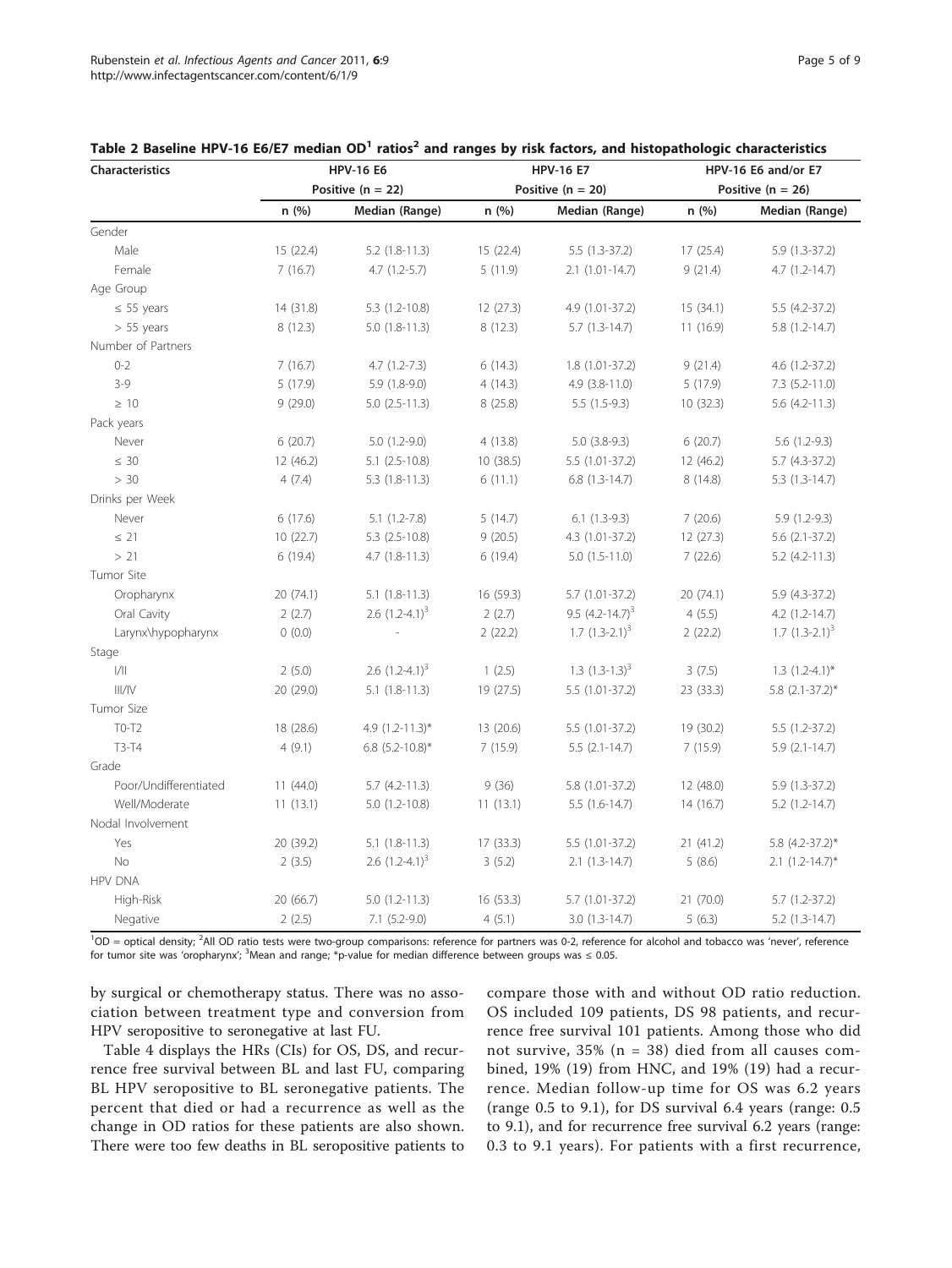<span id="page-5-0"></span>Table 3 Change<sup>1</sup> in seropositive OD ratios between baseline (BL) and follow-up  $(FU)^2$  for BL seropositive cases

| Change <sup>1</sup> in OD Ratio | HPV-16 E6 N = 22 | <b>HPV-16 E7</b><br>$n = 20$ |
|---------------------------------|------------------|------------------------------|
|                                 | n(%)             | n (%)                        |
| BL to FU1                       |                  |                              |
| No decrease                     | 8(36.6)          | 10(50.0)                     |
| Decrease                        | 14 (63.4)        | 10 (50.0)                    |
| $p$ -value <sup>3</sup>         | 0.10             | 0.50                         |
| BI to FU2                       |                  |                              |
| No decrease                     | 3(25.0)          | 4(36.4)                      |
| Decrease                        | 9(75.0)          | 7(63.6)                      |
| $p$ -value <sup>3</sup>         | 0.04             | 0.19                         |
| BI to last FU                   |                  |                              |
| No decrease                     | 6(27.3)          | 7(35.0)                      |
| Decrease                        | 16 (72.7)        | 13 (65.0)                    |
| $p$ -value <sup>3</sup>         | 0.02             | 0.09                         |

<sup>1</sup>Based on ≥ 2-fold titration change using the last titration at each follow-up.<br><sup>2E111</sup> – follow-up 1, E12 – follow-up 2, E11 – last follow-up <sup>3</sup>Ope-sided p-FU1 = follow-up 1, FU2 = follow-up 2, FU = last follow-up,  $3$ One-sided pvalues for the binomial test that the proportion of patients who decreased was  $> 0.50$ .

84% occurred less than 20 months after diagnosis. For OS, 40% of the BL E6 seronegative vs. 14% of the BL E6 seropositive patients died (HR: 4.6); 38% of the BL E7 seronegative vs. 20% of the BL E7 seropositive did not survive (HR: 3.0); and 41% of the seronegative vs. 15% of the seropositive BL E6 and/or E7 died (HR: 3.8). Figures [1, 2,](#page-6-0) and [3](#page-6-0) display the DS survival differences in

seronegative and seropositive patients by BL E6, E7, and E6 and/or E7 status, respectively. DS death was 23%- 24% among BL seronegative patients whereas there were no DS deaths among BL E6 positive patients ( $p = 0.01$ ), one death among BL E7 positive patients (HR: 6.4) and one death among the BL E6 and/or E7 seropositive patients (HR: 8.4). There were no significant differences in recurrence between HPV BL seronegative and BL seropositive patients.

When compared by HPV-HR tumor positive vs. negative status (data not shown), the mortality rate for OS were 27% vs. 38% (HR: 2.1, 0.9-4.6, p = 0.07), for DS deaths, 12% vs. 22% (HR: 2.6, 0.7-9.0, p = 0.14) and for recurrence, 14% vs. 21% (HR: 1.5, 0.5-4.6, p = 0.49). The patient who was BL E6 and/or E7 seronegative and HPV-33 tumor positive died from HNC (survival time = 1.8 years) and also had a recurrence (time to recurrence  $= 1.2$  years). The patient who was BL E6 and/or E7 positive and HPV-33 tumor positive was alive and disease free at last contact (follow-up time = 6.3 years). Of the 5 E6 and/or E7 seropositive patients who were HPV tumor negative, none had died (mean (SE) follow-up time =  $5.4$  (0.7) years, range  $3.1$ -7.4 years) and one had a recurrence at 20 months.

#### **Discussion**

This is the first study to describe the association between risk factors, pathological characteristics, and HNC survival with specific anti-HPV antibody levels at

Table 4 Hazard Ratios by HPV-16 E6/E7 baseline status and change in OD ratio at last follow-up

| <b>Outcome/Antibody Status</b> | <b>HPV-16 E6</b> |                          |                   | <b>HPV-16 E7</b> |                          |                 | HPV-16 E6 and/or E7 |                          |                         |
|--------------------------------|------------------|--------------------------|-------------------|------------------|--------------------------|-----------------|---------------------|--------------------------|-------------------------|
|                                | n(%)             | HR (95% CI) <sup>1</sup> | $p$ -value $^2$   | n(%)             | HR (95% CI) <sup>1</sup> | $p$ -value $^2$ | n(%)                | HR (95% CI) <sup>1</sup> | $p$ -value <sup>2</sup> |
| Overall Deaths                 |                  |                          | 0.01              |                  |                          | 0.04            |                     |                          | 0.01                    |
| Negative                       | $35^3$ (40.2)    | $4.6(1.4-15.3)$          |                   | $34^4$ (38.2)    | $3.0(1.03-8.5)$          |                 | $34^{4}$ (41.0)     | $3.8(1.3-11.0)$          |                         |
| Positive                       | 3(13.6)          | 1.0                      |                   | 4(20.0)          | 1.0                      |                 | 4(15.8)             | 1.0                      |                         |
| No OD decrease                 | 0                |                          |                   | 0                |                          |                 | 0                   |                          |                         |
| OD Decrease                    | 3 <sup>5</sup>   |                          |                   | $4^5$            |                          |                 | $4^5$               |                          |                         |
| Disease Specific Deaths        |                  |                          | 0.01 <sup>7</sup> |                  |                          | 0.07            |                     |                          | 0.04                    |
| Negative                       | $19^6$ (24.4)    | NE <sup>3</sup>          |                   | $18^8$ (22.5)    | $6.4(0.8-48.7)$          |                 | $18^8$ (24.3)       | $8.4(1.1-63.3)$          |                         |
| Positive                       | 0(0.0)           | 1.0                      |                   | 1(5.6)           | 1.0                      |                 | 1(4.2)              | 1.0                      |                         |
| No OD decrease                 | $\mathbf 0$      |                          |                   | $\circ$          |                          |                 | $\mathbf 0$         |                          |                         |
| OD Decrease                    | $\mathbf 0$      |                          |                   | 1 <sup>5</sup>   |                          |                 | 1 <sup>5</sup>      |                          |                         |
| Recurrence                     |                  |                          | 0.35              |                  |                          | 0.36            |                     |                          | 0.90                    |
| Negative                       | $17^8$ (21.5)    | $2.1(0.4-9.7)$           |                   | $174$ (21.0)     | $2.0(0.4-9.4)$           |                 | $15^9$ (20.0)       | $1.1(0.3-3.5)$           |                         |
| Positive                       | 2(9.1)           | 1.0                      |                   | 2(10.0)          | 1.0                      |                 | 4(15.4)             | 1.0                      |                         |
| No OD decrease                 | 1 <sup>5</sup>   |                          |                   | $\mathbf{0}$     |                          |                 | $2^5$               |                          |                         |
| OD Decrease                    |                  |                          |                   | $2^{10}$         |                          |                 | $2^{10}$            |                          |                         |

<sup>1</sup>Adjusted for continuous age and stage; <sup>2</sup>Adjusted p-value from Cox Regression models; <sup>3</sup>Tumor status: 3 HPV-16, 1 HPV-33, 27 HPV-; <sup>4</sup>Tumor status: 2 HPV-16, 1 HPV-33, 27 HPV-; <sup>s</sup>Tumor status: all HPV-16; <sup>6</sup>Tumor status: 2 HPV-16, 18 HPV-; <sup>7</sup>Not estimable, Kaplan-Meier log-rank p = 0.01; <sup>8</sup>Tumor status: 1 HPV-16, 1 HPV-33,<br>14 HPV-; <sup>9</sup>Tumor status: 1 HPV-33, 13 HPV-; <sup>10</sup>Tumo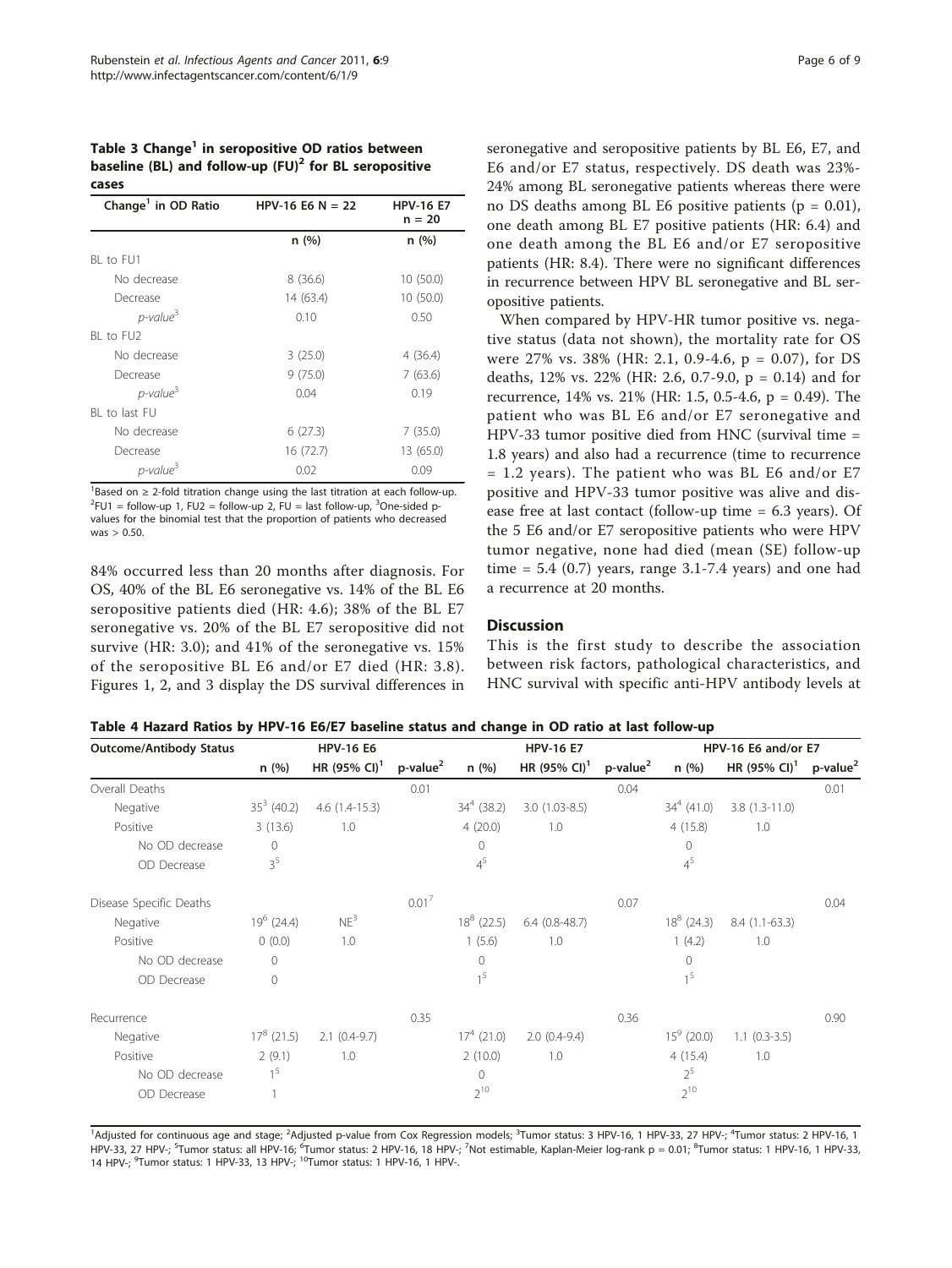baseline and follow-up after treatment as has been done in cervical cancer studies [[13,](#page-7-0)[29,30](#page-8-0)[,14](#page-7-0)]. The purpose for evaluating OD values at FUP in association with treatment was to determine whether treatment had an effect on OD levels. In cervical cancer, following OD levels over time after treatment has shown both an increase in survival and lower recurrence in those whose OD levels decreased. In this study, we found that median OD values for HPV-16 E6 and/or E7 antibodies at baseline were not consistently associated with risk factors for HNC. In contrast, between BL and the last FU, there was a statistically significant reduction in E6 antibodies and a non-significant decrease in E7 antibodies. In addition, overall and disease specific survival were better

Figure 1 Disease specific survival by HPV-16 E6 status. Survival curves based on the Kaplan-Meier method. Significance was based on the Log-rank comparisons of positive vs. negative status,  $p =$ 

 $\overline{4}$ 

Years

6

8

0.02.

<span id="page-6-0"></span> $1.0$ 

0.9

 $0.8$ 

 $0.7$ 

0.6

 $0.5$ 

 $\theta$ 

E6 Status negative

positive

 $\overline{c}$ 

Survival Probability





among the BL E6 and/or E7 seropositive patients compared to seronegative patients, reflecting significantly lower mortality in patients with BL E6 antibodies and also (non-statistically significant) lower mortality in patients with BL E7 antibodies.

Although there are no large studies of HPV antibody levels in HNC prior to and following treatment, studies of cervical cancer have examined pre/post-treatment titers for associations with risk factors, tumor characteristics, and clinical outcomes [[13,](#page-7-0)[29,30](#page-8-0)[,14](#page-7-0)] and may provide a model for comparison. Cervical cancer research has suggested that decreases in E6 or E7 antibody levels between pre-and post-treatment were associated with continuing remission [\[13,](#page-7-0)[29,30](#page-8-0),[14\]](#page-7-0). In contrast, persistent or increasing antibody levels showed evidence for continuing or recurrent disease [\[29,30](#page-8-0)[,14\]](#page-7-0). Hamšíková et al. [\[14\]](#page-7-0) found decreases in E7 antibody levels after radiation treatment of advanced cervical cancer cases. Fisher et al. [\[30](#page-8-0)] observed significant decreases in both HPV-16 E6 and E7 levels after radiation treatment. Baay et al. [[19,](#page-8-0)[13\]](#page-7-0) reported similar findings but did not distinguish changes by treatment. Di Lonardo et al. [[29\]](#page-8-0) found no decrease in serum E7 levels for cervical cancer patients in stages IIB and IIIB three months after chemotherapy, but did observe a significant E7 OD decrease in 90% of the women after surgery regardless of tumor stage and prior chemotherapy.

In this HNC study, 73% of BL E6 positive and 65% of BL E7 positive patients exhibited decreases in OD levels with 85%-94% of those with a decrease also receiving radiation treatment alone or in combination with other therapies. These treatment rates reflected the high correlation between seropositivity and OP cancer and seronegativity and OC cancer. Eighty percent of stage III/IV E6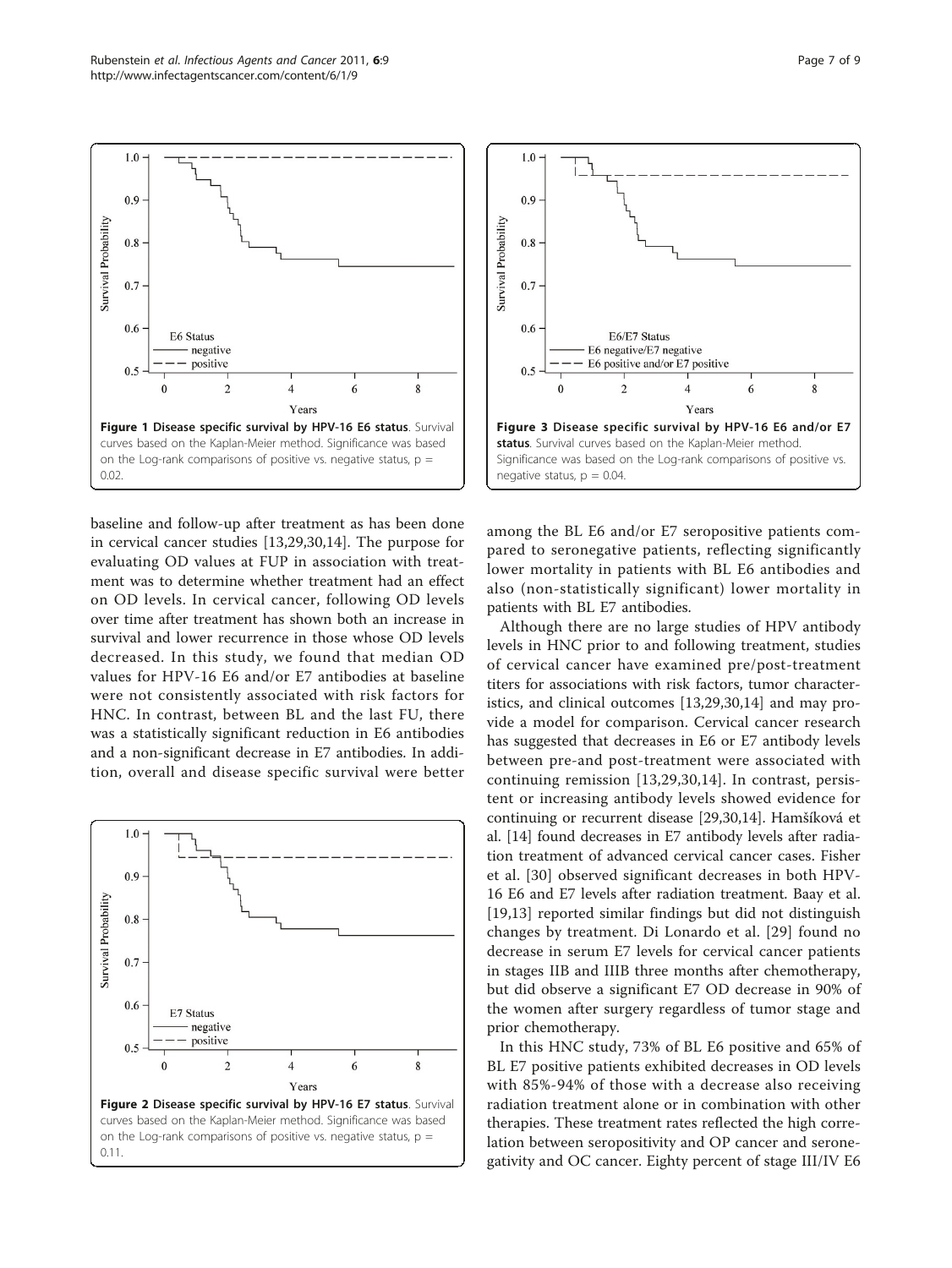<span id="page-7-0"></span>positive patients and 63% of stage III/IV E7 patients also exhibited decreases in their OD ratios. The decline in E6 and/or E7 antibodies after tumor removal or radiation suggest that these viral oncoproteins play a role in tumor genesis and growth in patients infected with HPV-HR. Identifying the metabolic pathway of these oncoproteins may indicate new targets for more effective therapies.

E6 and/or E7 prevalence rates at baseline and at the last FU in our HNC cases were difficult to compare to the prevalence rates in the study by Zumbach et al. [7] because the distribution of tumors was very different by site and it is well-established that OP cases are more likely to be HPV positive [8]. Over 65% of the Iowa tumors were from the OC, 25% from the OP, and 8% from the LH. In the German study, the proportions were approximately 4%, 37%, and 49%, respectively. In addition, Zumbach compared two different groups of patients, one with sera collected around the time of diagnosis and another with sera collected 6-26 month after diagnosis and treatment.

#### Conclusions

Serology tests of HPV titer levels performed at pre-and post-treatment provide useful markers of clinical outcomes of cervical cancer. HNC serologic assessment of HPV E6 and E7 antibody changes may be a useful clinical method for monitoring patient treatment response and early warning of recurrence. Further investigation of changes in OD levels in HPV-associated head and neck tumors needs to be performed

#### List of Abbreviations

BL: Baseline visit; CI: confidence intervals; DS: disease specific; ELISA: enzymelinked immunosorbent assay; FU: Follow-up; FU1: Follow-up visit 1; FU2: Follow-up visit 2; HPV-HR: human papillomavirus high-risk; HR: hazard ratios; LH: larynx/hypopharynx; OC: oral cavity; OD: optical density; OM: overall mortality; OP: oropharynx; OR: odds ratios; OS: overall survival; SCC: squamous cell carcinoma.

#### Acknowledgements and Funding

This study was supported by NIH DE13110 (EMS, LMR, THH, LPT), DE1311-S1 (EMS, LMR, THH, LPT, EH), FIRCA TW01500 (EMS, LPT, EH), Veterans Affairs Merit Review Funds (THH, LPT).

#### Author details

<sup>1</sup>Department of Epidemiology College of Public Health, University of Iowa, lowa City, IA 52242, USA. <sup>2</sup>Research Program infection and Cancer German Cancer Research Center (DKFZ), 69120 Heidelberg, Germany. <sup>3</sup>Veterans Affairs Medical Center and Department of Pathology, College of Medicine, University of Iowa, Iowa City, IA 52242, USA. <sup>4</sup>Department of Experimental Virology Institute of Hematology and Blood Transfusion, Prague, Czech Republic.

#### Authors' contributions

LMR: drafted and revised the manuscript, performed the statistical analyses and contributed to the interpretation of data. EMS: contributed to the conception and design, acquisition of data, interpretation of data, drafted and revised the manuscript. MP: contributed to the design of the experiments, interpretation of data, and revised the manuscript. THH: contributed to the conception and interpretation of the antibody laboratory

results. EH: performed and interpreted laboratory analyses, drafted and revised the manuscript. LPT: contributed to the interpretation of the molecular pathology and biology aspects, drafted and revised the manuscript. All authors read and approved the final manuscript.

#### Authors' information

No additional information.

#### Competing interests

The authors declare that they have no competing interests.

Received: 11 April 2011 Accepted: 8 July 2011 Published: 8 July 2011

#### References

- 1. Walboomers JM, Jacobs MV, Manos MM, Bosch FX, Kummer JA, Shah KV, Snijders PJ, Peto J, Meijer CJ, Munoz N: [Human papillomavirus is a](http://www.ncbi.nlm.nih.gov/pubmed/10451482?dopt=Abstract) [necessary cause of invasive cervical cancer worldwide.](http://www.ncbi.nlm.nih.gov/pubmed/10451482?dopt=Abstract) J Pathol 1999, 189:12-19.
- 2. Gillison ML, Koch WM, Capone RB, Spafford M, Westra WH, Wu L, Zahurak ML, Daniel RW, Viglione M, Symer DE, Shah KV, Sidransky D: [Evidence for a causal association between human papillomavirus](http://www.ncbi.nlm.nih.gov/pubmed/10793107?dopt=Abstract) [and a subset of head and neck cancers.](http://www.ncbi.nlm.nih.gov/pubmed/10793107?dopt=Abstract) J Natl Cancer Inst 2000, 92:709-720.
- 3. Herrero R, Castellsague X, Pawlita M, Lissowska J, Kee F, Balaram P, Rajkumar T, Sridhar H, Rose B, Pintos J, Fernandez L, Idris A, Sanchez MJ, Nieto A, Talamini R, Tavani A, Bosch FX, Reidel U, Snijders PJ, Meijer CJ, Viscidi R, Munoz N, Franceschi S: [Human papillomavirus and oral cancer:](http://www.ncbi.nlm.nih.gov/pubmed/14652239?dopt=Abstract) [The International Agency for Research on Cancer multicenter study.](http://www.ncbi.nlm.nih.gov/pubmed/14652239?dopt=Abstract) . Natl Cancer Inst 2003, 95:1772-1783.
- 4. Mork J, Lie AK, Glattre E, Hallmans G, Jellum E, Koskela P, Moller B, Pukkala E, Schiller JT, Youngman L, Lehtinen M, Dillner J: [Human](http://www.ncbi.nlm.nih.gov/pubmed/11297703?dopt=Abstract) [papillomavirus infection as a risk factor for squamous-cell carcinoma of](http://www.ncbi.nlm.nih.gov/pubmed/11297703?dopt=Abstract) [the head and neck.](http://www.ncbi.nlm.nih.gov/pubmed/11297703?dopt=Abstract) N Engl J Med 2001, 344:1125-1131.
- 5. Schwartz SM, Daling JR, Doody DR, Wipf GC, Carter JJ, Madeleine MM, Mao EJ, Fitzgibbons ED, Huang S, Beckmann AM, McDougall JK, Galloway DA: [Oral cancer risk in relation to sexual history and evidence](http://www.ncbi.nlm.nih.gov/pubmed/9811312?dopt=Abstract) [of human papillomavirus infection.](http://www.ncbi.nlm.nih.gov/pubmed/9811312?dopt=Abstract) J Natl Cancer Inst 1998, 90:1626-1636.
- 6. Smith EM, Hoffman HT, Summersgill KS, Kirchner HL, Turek LP, Haugen TH: [Human papillomavirus and risk of oral cancer.](http://www.ncbi.nlm.nih.gov/pubmed/9665264?dopt=Abstract) Laryngoscope 1998, 108:1098-1103.
- 7. Zumbach K, Hoffmann M, Kahn T, Bosch F, Gottschlich S, Görögh T, Rudert H, Pawlita M: [Antibodies against oncoproteins E6 and E7 of](http://www.ncbi.nlm.nih.gov/pubmed/10709102?dopt=Abstract) [human papillomavirus types 16 and 18 in patients with head-and-neck](http://www.ncbi.nlm.nih.gov/pubmed/10709102?dopt=Abstract) [squamous-cell carcinoma.](http://www.ncbi.nlm.nih.gov/pubmed/10709102?dopt=Abstract) Int J Cancer 2000, 85:815-818.
- 8. Kreimer AR, Clifford GM, Boyle P, Franceschi S: [Human papillomavirus](http://www.ncbi.nlm.nih.gov/pubmed/15734974?dopt=Abstract) [types in head and neck squamous cell carcinomas worldwide: A](http://www.ncbi.nlm.nih.gov/pubmed/15734974?dopt=Abstract) [systematic review.](http://www.ncbi.nlm.nih.gov/pubmed/15734974?dopt=Abstract) Cancer Epidemiol Biomarkers Prev 2005, 14:467-475.
- Li W, Thompson CH, O'Brien CJ, McNeil EB, Scolyer RA, Cossart YE, Veness MJ, Walker DM, Morgan GJ, Rose BR: [Human papillomavirus](http://www.ncbi.nlm.nih.gov/pubmed/12845651?dopt=Abstract) [positivity predicts favourable outcome for squamous carcinoma of the](http://www.ncbi.nlm.nih.gov/pubmed/12845651?dopt=Abstract) [tonsil.](http://www.ncbi.nlm.nih.gov/pubmed/12845651?dopt=Abstract) Int J Cancer 2003, 106:553-558.
- 10. Ritchie JM, Smith EM, Summersgill KF, Hoffman HT, Wang D, Klussmann JP, Turek LP, Haugen TH: [Human papillomavirus infection as a prognostic](http://www.ncbi.nlm.nih.gov/pubmed/12569557?dopt=Abstract) [factor in carcinomas of the oral cavity and oropharynx.](http://www.ncbi.nlm.nih.gov/pubmed/12569557?dopt=Abstract) Int J Cancer 2003, 104:336-344.
- 11. Schwartz SR, Yueh B, McDougall JK, Daling JR, Schwartz SM: [Human](http://www.ncbi.nlm.nih.gov/pubmed/11458206?dopt=Abstract) [papillomavirus infection and survival in oral squamous cell cancer: A](http://www.ncbi.nlm.nih.gov/pubmed/11458206?dopt=Abstract) [population-based study.](http://www.ncbi.nlm.nih.gov/pubmed/11458206?dopt=Abstract) Otolaryngol Head Neck Surg 2001, 125:1-9.
- 12. Smith EM, Wang D, Kim Y, Rubenstein LM, Lee JH, Haugen TH, Turek LP: P16<sup>(ink4a)</sup> [expression, human papillomavirus, and survival in head and](http://www.ncbi.nlm.nih.gov/pubmed/17360226?dopt=Abstract) [neck cancer.](http://www.ncbi.nlm.nih.gov/pubmed/17360226?dopt=Abstract) Oral Oncol 2008, 44(2):133-142.
- 13. Baay MF, Duk JM, Burger MP, deBruijn HW, Stolz E, Herbrink P: [Humoral](http://www.ncbi.nlm.nih.gov/pubmed/10219577?dopt=Abstract) [immune response against proteins E6 and E7 in cervical carcinoma](http://www.ncbi.nlm.nih.gov/pubmed/10219577?dopt=Abstract) [patients positive for human papillomavirus type 16 during treatment](http://www.ncbi.nlm.nih.gov/pubmed/10219577?dopt=Abstract) [and follow-up.](http://www.ncbi.nlm.nih.gov/pubmed/10219577?dopt=Abstract) Eur J Clin Microbiol Infect Dis 1999, 18:126-132.
- 14. Hamšiková E, Ludvikova V, Tachezy R, Kovarik J, Brouskova L, Vonka V: [Longitudinal follow-up of antibody response to selected antigens of](http://www.ncbi.nlm.nih.gov/pubmed/10760822?dopt=Abstract) [human papillomaviruses and herpesviruses in patients with invasive](http://www.ncbi.nlm.nih.gov/pubmed/10760822?dopt=Abstract) [cervical carcinoma.](http://www.ncbi.nlm.nih.gov/pubmed/10760822?dopt=Abstract) Int J Cancer 2000, 86:351-355.
- 15. Sun Y, Eluf-Neto J, Bosch FX, Munoz N, Booth M, Walboomers JM, Shah KV, Viscidi RP: [Human papillomavirus-related serological markers of invasive](http://www.ncbi.nlm.nih.gov/pubmed/8061584?dopt=Abstract)